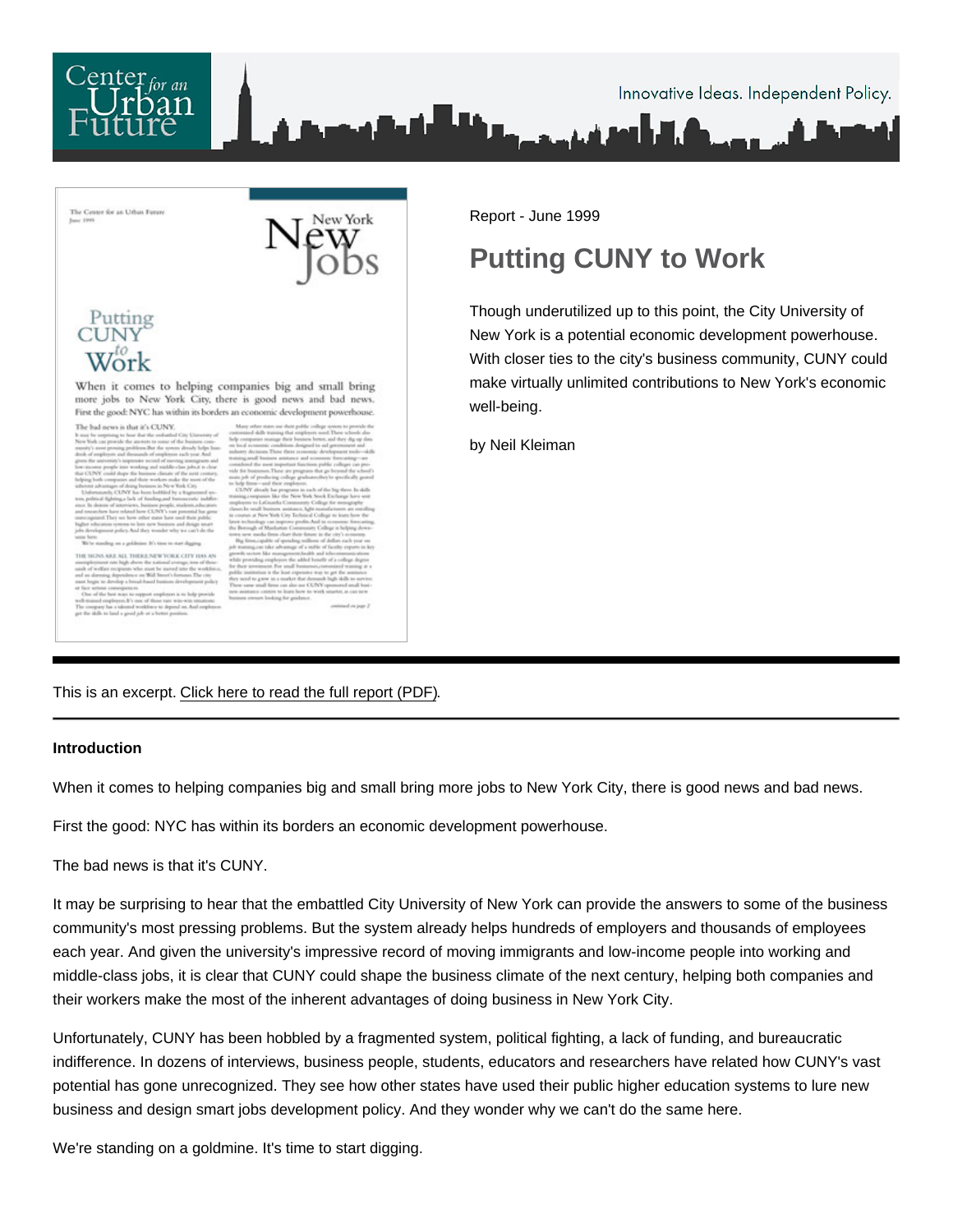The signs are all there. New York City has an unemployment rate high above the national average, tens of thousands of welfare recipients who must be moved into the workforce, and an alarming dependence on Wall Street's fortunes. The city must begin to develop a broad-based business development policy or face serious consequences.

One of the best ways to support employers is to help provide well-trained employees. It's one of those rare win-winsituations: The company has a talented workforce to depend on. And employees get the skills to land a good job or a better position.

Many other states use their public college system to provide the customized skills training that employers need. These schools also help companies manage their business better, and they dig up data on local economic conditions designed to aid government and industry decisions. These three economic development tools-skills training, small business assistance and economic forecasting-are considered the most important functions public colleges can provide for businesses. These are programs that go beyond the school's main job of producing college graduates; they're specifically geared to help firms-and their employees.

CUNY already has programs in each of the big three. In skills training, companies like the New York Stock Exchange have sent employees to LaGuardia Community College for stenography classes. In small business assistance, light manufacturers are enrolling in courses at New York City Technical College to learn how the latest technology can improve profits. And in economic forecasting, the Borough of Manhattan Community College is helping downtown new media firms chart their future in the city's economy.

Big firms, capable of spending millions of dollars each year on job training, can take advantage of a stable of faculty experts in key growth sectors like management, health and telecommunications while providing employees the added benefit of a college degree for their investment. For small businesses, customized training at a public institution is the least expensive way to get the assistance they need to grow in a market that demands high skills to survive. These same small firms can also use CUNY-sponsored small business assistance centers to learn how to work smarter, as can new business owners looking for guidance.

Historically, CUNY's mission has been to provide access to higher education for all New Yorkers, including those who would otherwise find it difficult to move into the city's workforce.

This core mission should not change, but enormous potential benefits to business owners and students enrolled in the CUNY system remain untapped. Most big corporations are clueless about the services that CUNY provides, and many small companies can't cobble together the funding necessary to send their key staffers to CUNY for training. The system is so fragmented that it's virtually impossible to determine what services are available, even assuming work-absorbed business owners are willing to take the time to look into such things.

Much of the blame comes from a lack of support: from Albany, City Hall, even within the system itself. Most CUNY campuses have never made economic development a core part of their mission. Over and over, school officials told our researchers about the frustrations of running a promising business development program without help from government economic development agencies, CUNY's administration or even their own colleagues.

It is an unjustifiable waste. Throughout the rest of the country, public colleges have become the focal point of economic development efforts. In states like Iowa and North Carolina, where unemployment is almost nonexistent, colleges train an average of 15,000 private sector workers per year, subsidized by the state as a way of attracting new jobs.

But CUNY has never been viewed as a bona fide economic development agency by New York's elected officials and planners. There is no coordinated policy to capitalize on the system's inherent potential. And so business assistance and jobtraining programs-which actually turn a profit for most of the schools-have often been neglected, taken for granted and even attacked. Valuable state programs to link employers to schools have been funded, defunded, overhauled, handed off from agency to agency or killed outright.